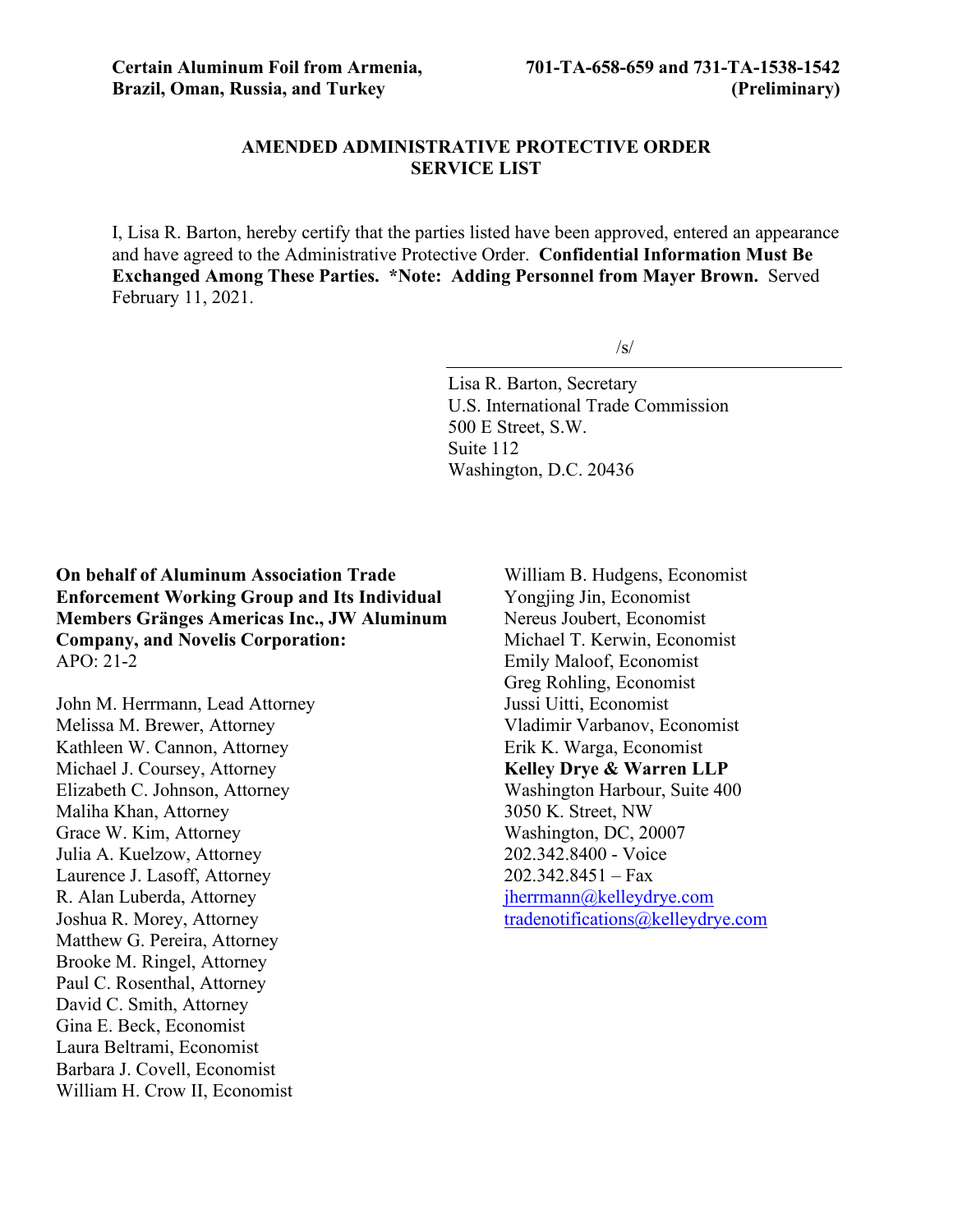**On Behalf of Goodman Manufacturing Company, L.P., Bemis Company Inc., and Berry Global Inc.:** APO: 21-3

Richard P. Ferrin, Lead Attorney Douglas J. Heffner, Attorney Carrie Bethea, Associate Rose Woodland, Legal Assistant **Faegre Drinker Biddle & Reath LLP** 1500 K. Street, N.W. Washington, DC, 20005 202.842.8800 – Voice  $202.842.8465 - Fax$ [richard.ferrin@faegredrinker.com](mailto:richard.ferrin@faegredrinker.com)

**On behalf of ProAmpac Intermediate, Inc., Ampac Holding, LLC, and Jen-Coat, Inc.** APO: 21-10

Mark R. Ludwikowski, Lead Attorney William C. Sjoberg, Attorney R. Kevin Williams, Attorney Courtney G. Taylor, Attorney **Clark Hill PLC** 1001 Pennsylvania Ave, NW Suite 1300 South Washington, DC 20004 202.640.6680 – Voice [mludwikowski@clarkhill.com](mailto:mludwikowski@clarkhill.com)

**On behalf of New Process Steel and Oman Aluminum Rolling Company LLC:** APO: 21-16

Bernd G. Janzen, Lead Attorney Matthew R. Nicely, Esq. Yujin K. McNamara, Esq. Shana A. Hofstetter, Esq. Devin S. Sikes, Esq. Julia K. Eppard, Esq. Sydney Stringer, Esq. **Akin Gump Strauss Hauer & Feld LLP** 2001 K Street, NW Washington, DC 20006 202.887.4309 – voice 202.887.4288 – fax

## [bjanzen@akingump.com](mailto:bjanzen@akingump.com)

**On behalf of Joint Stock Company "Rusual Sayanal" and JSC Ural Foil, and "Rusal Armenal" Closed Joint Stock Company:** APO: 21-17

Matthew J. McConkey, Lead Attorney Nikolay Mizulin, Esq. Sydney Mintzer, Esq. Jing Zhang, Esq. Jennifer Parry, Esq. Anjani Nadadur, Esq. Fabian Rivelis, Sr. Int'l Trade Advisory **Mayer Brown LLP** 1999 K Street, NW Washington, DC 20006 202.263.3000 – voice  $202.263.3300 - fax$ [MMcConkey@mayerbrown.com](mailto:MMcConkey@mayerbrown.com)

**On behalf of Trinidad Benham Corporation:** APO: 21-18

Lynn Fischer Fox, Lead Attorney J. David Park, Esq. Michael T. Shor, Esq. Henry D. Almond, Esq. Daniel R. Wilson, Esq. Leslie C. Bailey, Esq. Kang Woo Lee, Esq. Gina M. Colarusso, Esq. Phyllis Derrick, Int'l Trade Specialist Rick Johnson, Int'l Trade Specialist Amy Smith, Policy Advisor **Arnold & Porter Kaye Scholer LLP** 601 Massachusetts Ave., NW Washington, DC 20001 202.942.5601 – voice [Lynn.FischerFox@arnoldporter.com](mailto:Lynn.FischerFox@arnoldporter.com)

Jennifer Lutz, Vice President Jerrie V. Mirga, Vice President Cara Groden, Sr. Economist Susannah Perkins, Economist Matthew Griffith, Economist Aaron Cantler, Staff Economist